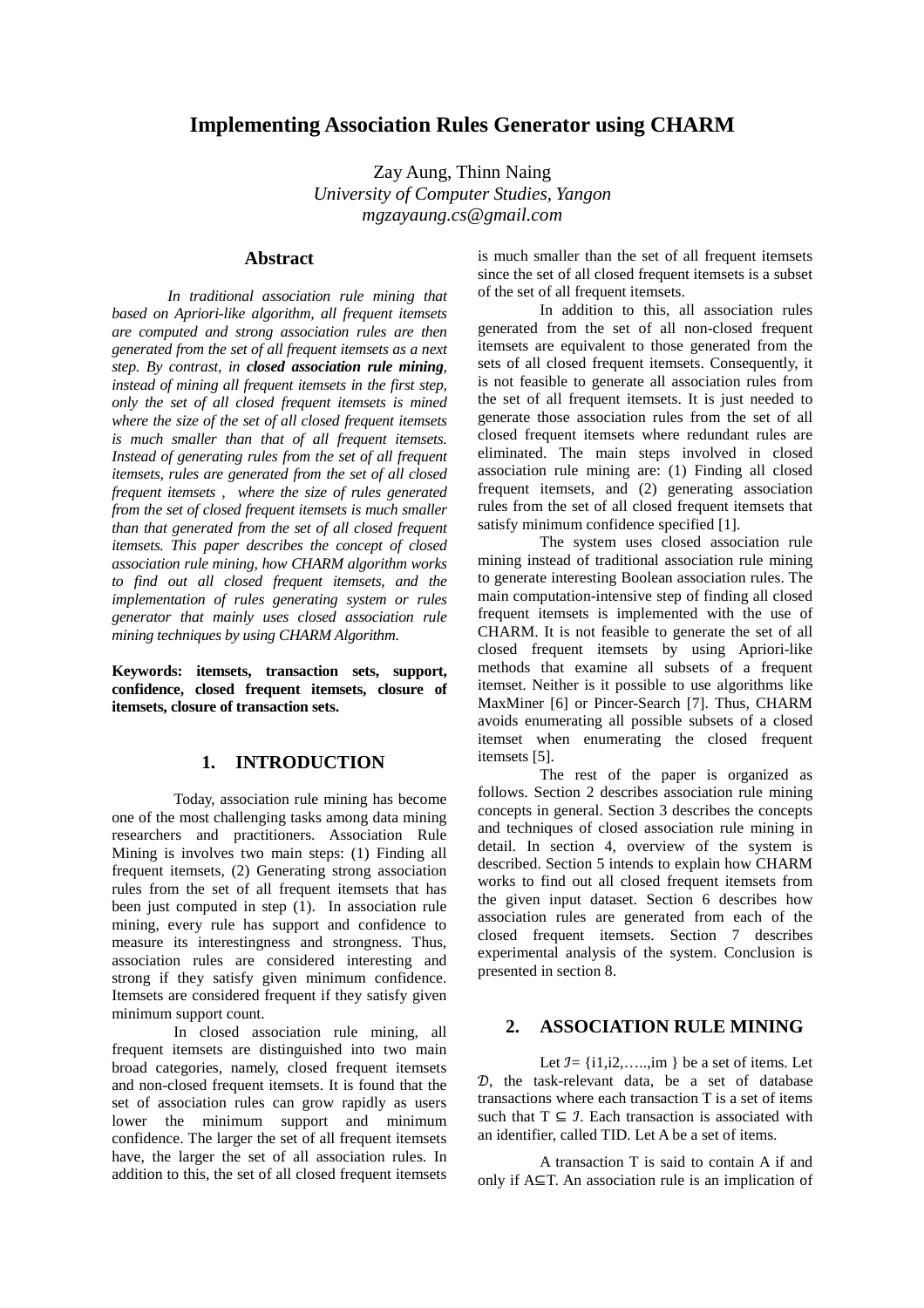the form  $A\Rightarrow B$ , where  $A\subseteq \mathcal{I}$ ,  $B\subseteq \mathcal{I}$ , and  $A\cap B = \Phi$ . The rule  $A \Rightarrow B$  holds in the transaction set  $D$  with support s, where s is the percentage of transactions in  $D$  that contain  $A \cup B$  (i.e., both A and B). This is taken to be the probability, P (AUB). The rule  $A \Rightarrow B$  has confidence c in the transaction set  $\mathcal{D}$  if c is the percentage of transactions in  $D$  containing A that also contain B. This is taken to be the conditional probability, P (B|A). That is, support  $(A\Rightarrow B)$  =  $P(A \cup B)$  and confidence( $A \Rightarrow B$ )= $P(B|A)$ . Rules that satisfy both a minimum support (min\_sup) and a minimum confidence (min\_conf) are called strong. By convention, support and confidence values are written as to occur between 0% and 100%, rather than 0 to 1.0 [2].

### **3. CLOSED ASSOCIATION RULE MINING**

### **3.1 Closed Frequent Itemsets 3.1.1 Partial Order and Lattices**

Let *P* be a set. A *partial order* on *P* is a binary relation  $\leq$ , such that for all x, y, z  $\in$  P, the relation is: 1) Reflexive:  $x \le x$ . 2) Anti-Symmetric: x  $\leq$  y and y  $\leq$  x, implies x=y. 3) Transitive:  $x \leq y$  and y  $\leq$  z, implies  $x \leq z$ . The set *P* with the relation \_is called an *ordered set*, and it is denoted as a pair (P,  $\leq$ ).  $x \leq y$  is written if y and  $x \neq y$ .

Let  $(P, \leq)$  be an ordered set, and let *S* be a subset of *P*. An element  $l \in P$  is an *upper bound* of *S* if *s* ≤ *u* for all *s* ∈ *S*. An element *l* ∈ *P* is a *lower bound* of *S* if  $s \ge l$  for all  $s \in S$ . The least upper bound is called the **join** of *S*, and is denoted as  $\sqrt{S}$ , and the greatest lower bound is called the **meet** of *S*, and is denoted as  $\Delta S$ . If  $S = \{x, y\}$ ,  $x \vee y$  is also written for the ioin, and  $x \wedge y$  for the meet. An ordered set  $(L, \leq)$  is a *lattice*, if for any two elements *x* and *y* in *L*, the join *x* <sup>⋁</sup> *y* and meet *x* <sup>⋀</sup> *y* always exist. *L* is a *complete lattice* if  $\sqrt{S}$  and  $\sqrt{S}$  exist for all  $S \subseteq L$ . Any finite lattice is complete. *L* is called a *join semilattice* if only the join exists. *L* is called a *meet semilattice* if only the meet exists.

Let  $\rho$  denote the power set of  $S$  (i.e., the set of all subsets of *S*). The ordered set  $(\rho(S), \subseteq)$  is a complete lattice, where the meet is given by set intersection, and the join is given by set union. For example, the partial orders ( $\rho$  ( $\mathcal{I}$ ),  $\subseteq$ ), the set of all possible itemsets, and  $(\rho \ (\mathcal{T}), \subseteq)$ , the set of all possible tidsets are both complete lattices. The set of all frequent itemsets, on the other hand, is only a meet-semilattice. For any two itemsets, only their meet is guaranteed to be frequent, while their join may or may not be frequent. This follows from the well-known principle in association mining that, if an itemset is frequent, then all its subsets are also frequent [3].

#### **3.1.2 Closed Itemsets**

Let the binary relation  $\delta$  be input database for association rule mining. Let  $X \subseteq \mathcal{I}$  and  $Y \subseteq \mathcal{T}$ . Then, the mappings

$$
t: \mathcal{I} \rightarrow \mathcal{T}, t(X) = \{ y \in \mathcal{T} \mid \forall x \in X, x \, \delta \, y \},
$$

 $i: \mathcal{T} \rightarrow \mathcal{I}, i(Y) = \{x \in \mathcal{I} \mid \forall y \in Y, x \delta y\}$ 

define a *Galois connection* between the partial orders  $(p (J), \subseteq)$  and  $(p (T), \subseteq)$ , the power sets of J and T respectively. The Galois connection satisfies the following properties (where  $X_1, X_2, X_3 \in \rho(\mathcal{I})$  and  $Y_1, Y_2, Y_3 \in \rho(\mathcal{T})$ :

1) 
$$
X_1 \subseteq X_2 \Rightarrow t(X_1) \supseteq t(X_2)
$$

2)  $Y_1 \subseteq Y_2 \Rightarrow i(Y_1) \supseteq i(Y_2)$ 

3)  $X \subseteq i(t(X))$  and  $Y \subseteq t(i(Y))$ .

Let *S* be a set. A function c:  $\rho(S) \rightarrow \rho(S)$  is a *closure operator* on S if, for *X*,  $Y \subseteq S$ , c satisfies the following properties:

- 1) Extension:  $X \subseteq c(X)$ ,
- 2) Monotonicity: if  $X \subseteq Y$ ,  $c(X) \subseteq c(Y)$  and
- 3) Idempotency:  $c(c(X)) = c(X)$ .

A subset *X* of *S* is said to be *closed* if  $c(X) = X$ .

**Lemma 1** *Let*  $X \subseteq \mathcal{I}$  *and*  $Y \subseteq \mathcal{F}$ *. Let*  $c_{it}(X)$ *denote the composition of the two mappings I o t(X)*  $= i(t(X))$ . Dually, let  $c_{ti}(Y) = t$  o  $i(Y) = t(i(Y))$ . Then  $c_{it}$ *:*  $\mathcal{P}(\mathcal{I}) \mapsto \mathcal{P}(\mathcal{I})$  and  $c_i : \mathcal{P}(\mathcal{I}) \mapsto \mathcal{P}(\mathcal{I})$  are both *closure operators on itemsets and tidsets respectively*.

 A **closed itemset** is defined as an itemset X that is the same as its closure, i.e.,  $X = c_{it}(X)$ . A closed tidset is a tidset  $Y = c_{ti}(Y)$ . The mappings  $c_{it}$  and c*ti*, being closure operators, satisfy the three properties of extension, monotonicity, and idempotency [1].

### **3.2 Closed Frequent Itemsets Vs All Frequent Itemsets**

**Theorem 1** *For any itemset X, its support is equal to the support of its closure, i.e.,*  $\sigma(X) = \sigma(c_{it}(X))$ .

**Theorem 2:** *The rule*  $X_1 \rightarrow X_2$  *with confidence p is equivalent to the rule*  $i(t(X_1)) \rightarrow i(t(X_2))$  *with confidence q where p=q.* 

 The above two theorems imply that the rules generated from the set of all non-closed frequent itemsets are equivalent to those generated from the set of all closed frequent itemsets. In other words, rules generated from the set of all frequent itemsets are redundant and therefore can be eliminated. Thus, non-closed frequent itemsets are not required to generate. Only closed frequent itemsets are required to generate [1].

 The fact that rules generated from nonclosed frequent itemsets are all equivalent to those generated from closed frequent itemsets plays a crucial role in implementing the rule generator or rule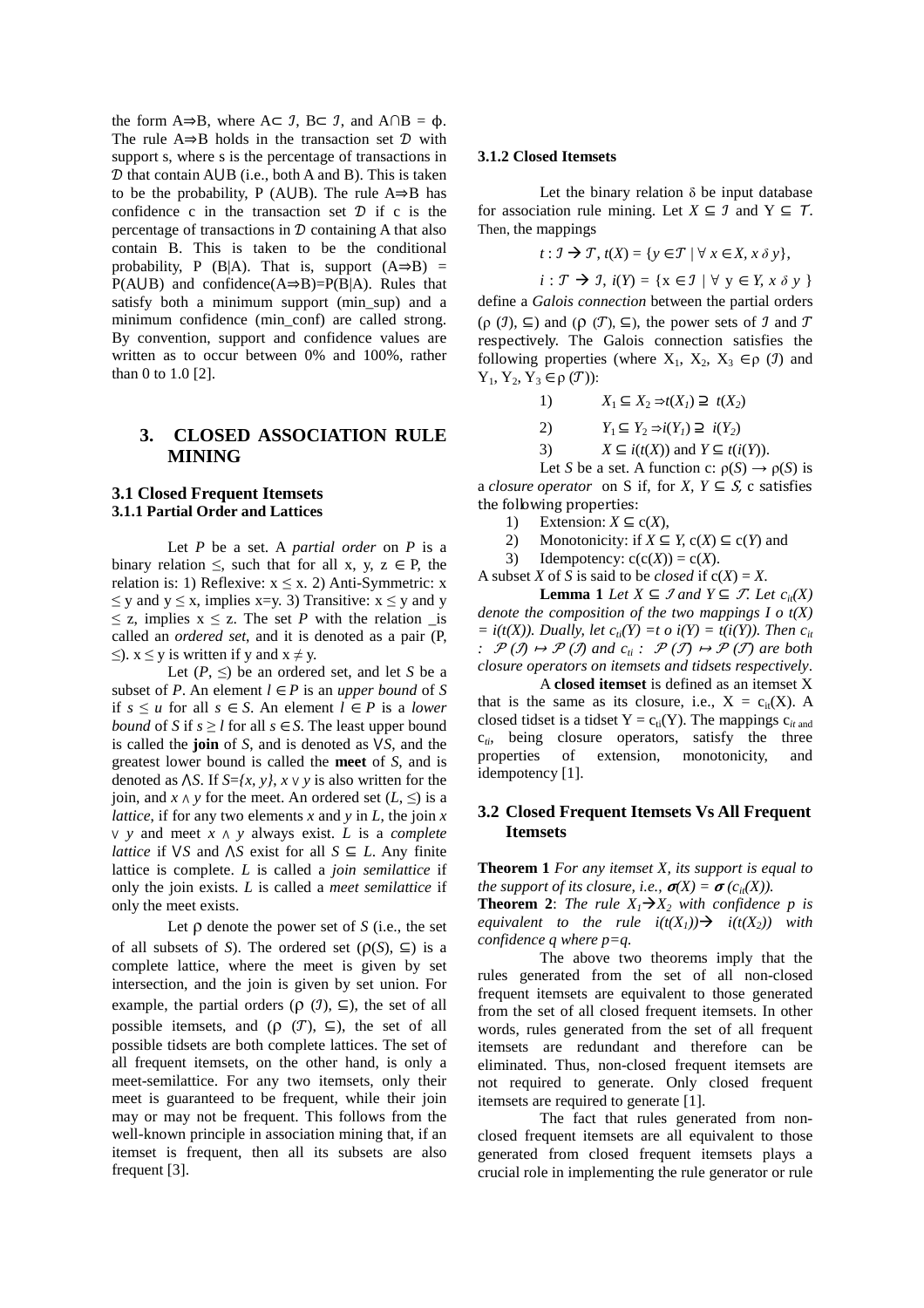generating system. Because the performance overhead can be reduced dramatically in two ways. First, instead of generating all frequent itemsets, only closed frequent itemsets are generated whose size is much smaller than that of all frequent itemsets. Much of computing time can thus be reduced. Second, instead of generating rules from all frequent itemsets, association rules are generated only from closed frequent itemsets, whereby reducing computing time that has to be used in generating rules from nonclosed frequent itemsets.

### **4. SYSTEM OVERVIEW**

The system accepts a dataset of transaction itemset pairs as input and produces association rules as output. Since the system is designed to work for any application domain, input dataset is transformed into a uniform format and that formatted dataset is stored in the local server. The system is experimented with a sale dataset and a supply chain dataset. Association rules generated by the system as output are presented to the users of the system in form of an MS Excel file.

The input to the generator is a dataset of any kind such as sales transaction dataset, medical dataset , educational dataset, etc. However, the input dataset is limited to be such that it consists of a set of transactions and, for each transaction, it consists of a set of itemsets. The next inputs are minimum support and minimum confidence. Then the generator computes all closed frequent itemsets from the given dataset by using CHARM. The next step of the generator is to generate the association rules from the closed frequent itemsets.



Figure 1. Overview of the System

#### **4.1 Process Flow of the System**

The system has two main processes. The first process is the process of transferring the data given by the user in the form of Excel or Access files with specified format into local server where the system is installed, converting the input data to the format the system processes. The second process is the process

of generating strong association rules from the data on the local server already posted by the user. The first process includes reading the input file, transforming the data from it into the desired format and storing the formatted data on the server for subsequent processing. The second process starts with loading and initializing the data on a linked list. While loading the data, each itemset is checked to ensure that it does satisfy the minimum support count specified by the user. Then, CHARM algorithm is applied on the linked list to generate closed frequent itemsets. After closed frequent itemsets have been generated, strong association rules that do satisfy the minimum confidence specified by the user are then generated.

# **5. FINDING CLOSED FREQUENT ITEMSETS (CHARM ALGORITHM )**

#### **5.1 Basic Idea**

The main computation intensive step in this process is to identify the closed frequent itemsets. Unlike all previous association mining methods, CHARM algorithm avoids enumerating all possible subsets of a closed itemset when enumerating the closed frequent itemsets. Further, CHARM uses a two-pronged pruning strategy. It prunes candidates based not only on subset infrequency as do all association mining methods, but it also prunes candidates based on non-closure property, i.e., any non-closed itemset is pruned.

The fundamental operation used in CHARM algorithm is a union of two itemsets and an intersection of two transactions lists where the itemsets are contained. The main computation in CHARM relies on the following properties.

- 1. If  $t(X_1) = t(X_2)$ , then  $t(X_1 \cup X_2) = t(X_1) \cap$  $t(X_2) = t(X_1) = t(X_2)$ . Thus, every occurrence of  $X_1$  can simply be replaced with  $X_1 \cup X_2$ and *X2* must be removed from further consideration, since its closure is identical to the closure of  $X_1 \cup X_2$ . In other words,  $X_1 \cup$ *X2* is treated as a composite itemset.
- 2. If  $t(X_1) \subset t(X_2)$ , then  $t(X_1 \cup X_2) = t(X_1) \cap$  $t(X_2) = t(X_1) \neq t(X_2)$ . Here every occurrence of  $X_1$  can be replaced with  $X_1 \cup X_2$ , since if  $X_1$  occurs in any transaction, then  $X_2$  always occurs there too. However, since  $t(X1) \neq t$  $(X2)$ ,  $X_2$  cannot be removed from consideration; it generates a different closure.
- 3. If  $t(X_1) \supset t(X_2)$ , then  $t(X_1 \cup X_2) = t(X_1) \cap$  $t(X_2) = t(X_1) \neq t(X_2)$ . In this, every occurrence of  $X_2$  can be replaced with  $X_1 \cup$  $X_2$ , since wherever  $X_2$  occurs  $X_1$  always occurs. *X1*, however, produces a different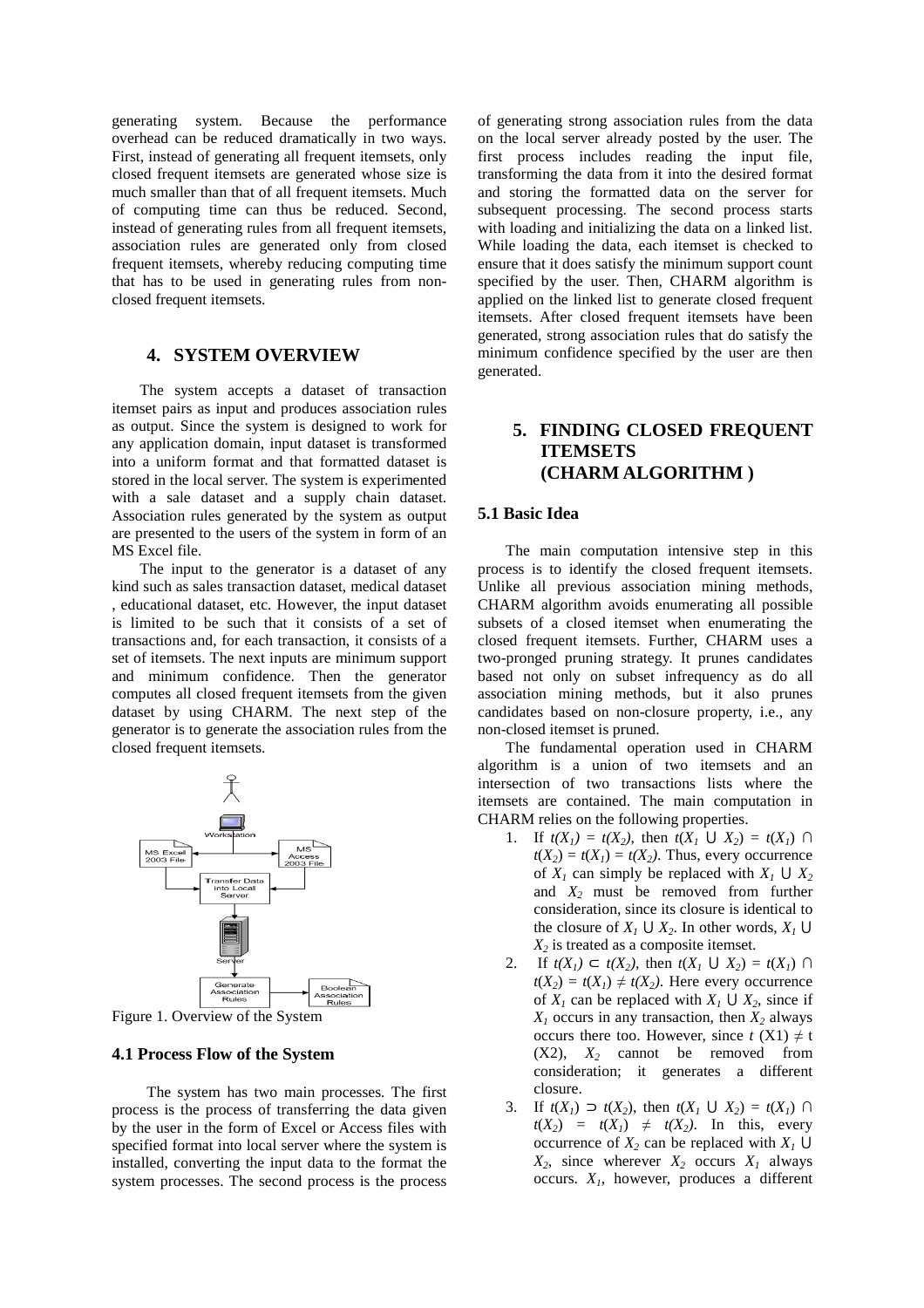closure, and it must be retained.

4. If  $t(X_1) \neq t(X_2)$ , then  $t(X_1 \cup X_2) = t(X_1) \cap$  $t(X_2) \neq t(X_2) \neq t(X_1)$ . In this case, nothing can be eliminated; both  $X_1$  and  $X_2$  lead to different closures [1].

#### **5.2 CHARM Algorithm**

 The algorithm starts by initializing the set of nodes to be examined to the frequent single items and their tidsets in Line 1. The main computation is performed in CHARM-EXTEND, which returns the set of closed frequent itemsets *C*.



Figure 2. CHARM Algorithm

CHARM-EXTEND is responsible for testing each branch for viability. It extracts each itemset-tidset pair in the current node set *Nodes* ( $X_i \times$  $t(X_i)$ , Line 3), and combines it with the other pairs that come after it  $(X_i \times t(X_i))$  Line 5) according to the total order  $f$ . The combination of the two itemsettidset pairs is computed in Line 6. The routine CHARM-PROPERTY tests the resulting set for required support and applies the four properties discussed above. Note that this routine may modify the current node set by deleting itemset-tidset pairs that are already contained in other pairs. It also inserts the newly generated children frequent pairs in the set of new nodes *NewN*. If this set is non-empty it is recursively processed in depth-first manner (Line 8). The possibly extended itemset **X** of  $X_i$  is then inserted in the set of closed itemsets, since it cannot be processed further; at this stage any closed itemset containing  $X_i$  has already been generated. The control then returns to Line 3 to process the next (unpruned) branch. The routine CHARM-PROPERTY simply tests if a new pair is frequent, discarding it if it is not. It then tests each of the four basic properties of itemset-tidset pairs, extending existing itemsets, removing some subsumed branches from the current set of nodes, or inserting new pairs in the node set for the next depth-first) step [1].

## **6. GENERATING ASSOCIATION RULES**

The set of all association rules can rapidly grow to be unwieldy. The larger the set of frequent itemsets the more the number of rules presented to the user. However, since most of these rules turn out to be redundant, it is not necessary to mine rules from all frequent itemsets. In fact, it is sufficient to consider only the rules among closed frequent itemsets. Given a closed frequent itemset L, rule generation examines each non-empty subset **a** and generates the rule  $\mathbf{a} \Rightarrow$  $(L - a)$  with support = support  $(L)$  and confidence = support (**L**)/support (**a**). This computation can efficiently be done by examining the largest subsets of L first and only proceeding to smaller subsets if the generated rules have the required minimum confidence [4].

## **7. EXPERIMENTAL ANALYSIS OF THE SYSTEM**

 Experimental analysis of a sample dataset is described though the system can efficiently work with the sale dataset and the supply chain dataset, each of which has about 2000 transactions. Figure 3 shows the sample dataset, which is the input to the system. Figure 4 shows the rules generated from the set of all non-closed frequent itemsets. Figure 5 shows association rules which are generated by the system from the set of all closed frequent itemsets. There are 28 rules, which can be generated from the set of all non-closed frequent itemsets while 32 rules can be generated from the set of all closed frequent itemsets. As seen in the figures, all of the rules that can be obtained from the set of all non-closed frequent itemsets are all equivalent to those rules which can be obtained from the set of all closed frequent itemsets. This is the same in the case of sale and supply chain datasets.

| <b>Sample Dataset</b> |               |
|-----------------------|---------------|
| <b>TRANSACTION</b>    | <b>ITEMS</b>  |
| T <sub>1</sub>        | A, C, T, W    |
| T2                    | C.D.W         |
| T3                    | A, C, T, W    |
| T <sub>4</sub>        | A, C, D, W    |
| T <sub>5</sub>        | A, C, D, T, W |
| T <sub>6</sub>        | C,D,T         |

Figure 3. Sample Data